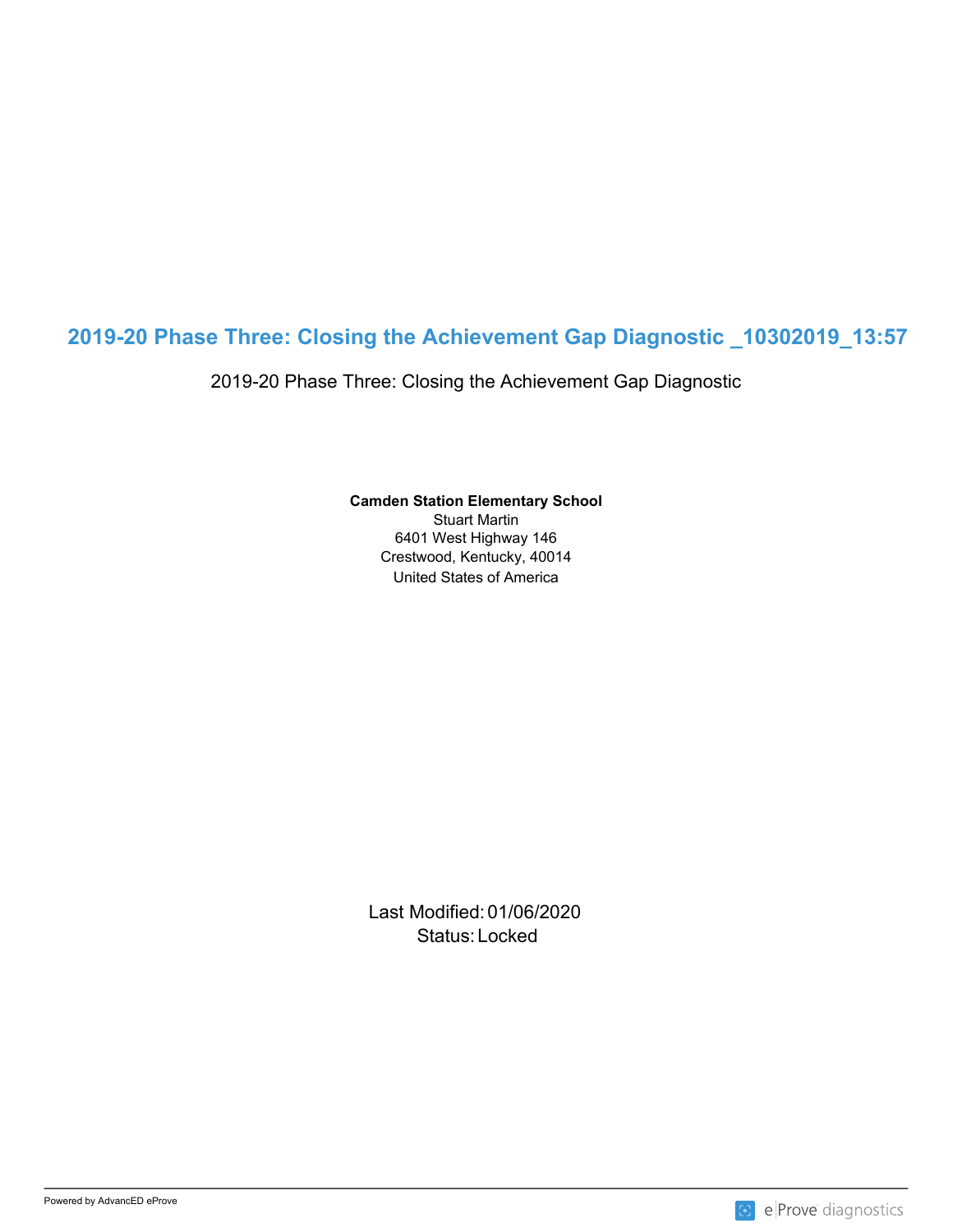## **TABLE OF CONTENTS**

| Attachment Summary |  |
|--------------------|--|
|                    |  |

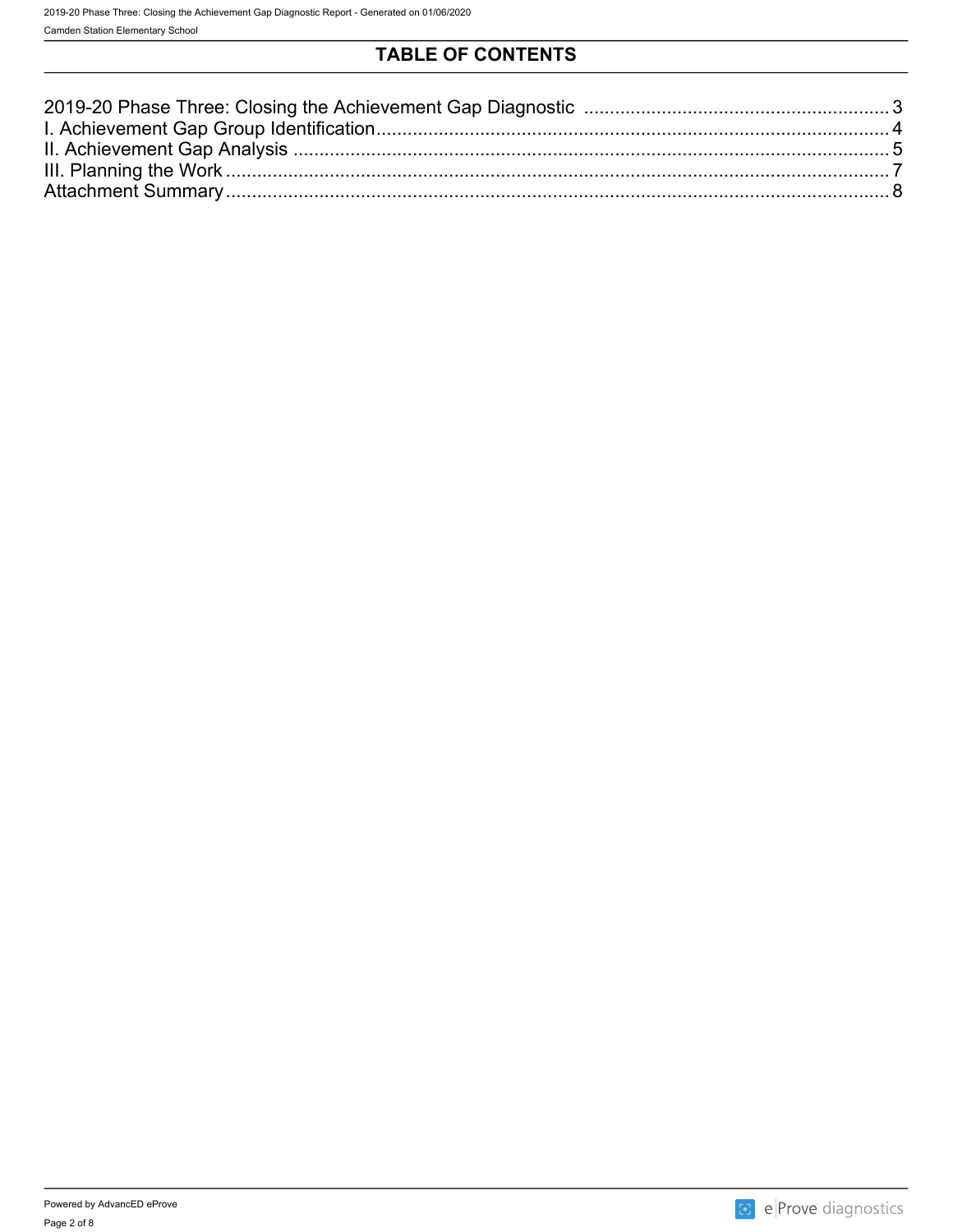## **2019-20 Phase Three: Closing the Achievement Gap Diagnostic**

### <span id="page-2-0"></span>**2019-20 Phase Three: Closing the Achievement Gap Diagnostic Rationale**

The **Closing the Achievement Gap Report** is required by KRS 158.649, which requires the school-based decision making council, or the principal if no council exists to set the school's targets for eliminating any achievement gap. The targets should be established with input from parents, faculty, and staff and submitted to the superintendent for consideration and the local board of education for adoption.

In addition to being a legal mandate, the Closing the Achievement Gap Report is also a vital component of the continuous improvement process. The report is designed to underscore a school's trend data (i.e. two-year window) relating to its individual gap groups. Upon completion of the **Closing the Achievement Gap Report**, schools will have already engaged in a significant piece of school improvement work by intentionally focusing on the gaps that exist among its underserved student populations.

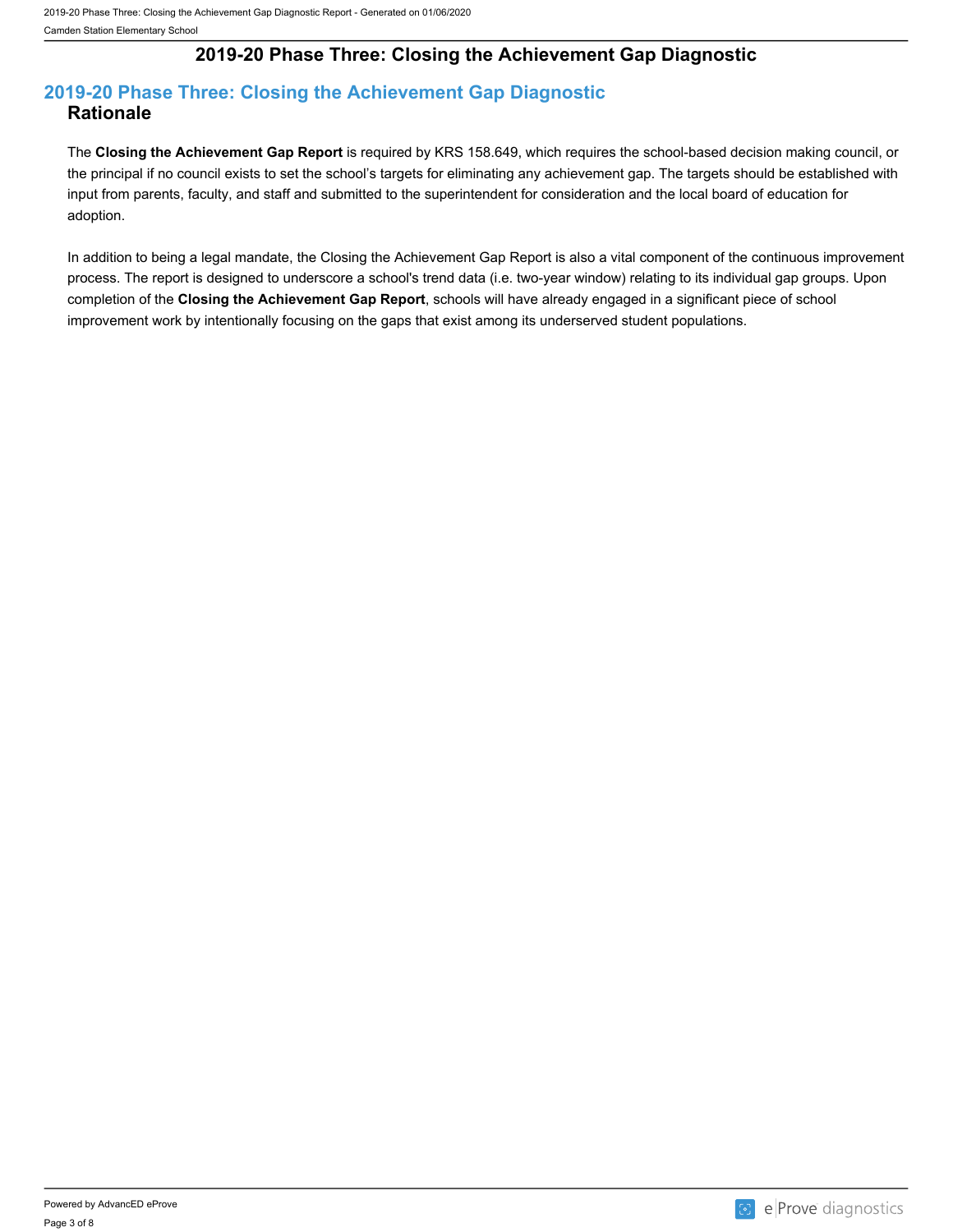### <span id="page-3-0"></span>**I. Achievement Gap Group Identification**

Schools should use a variety of measures and analysis to conduct its annual Closing the Achievement Gap Report pursuant to KRS 158.649.

Complete the [Achievement Gap Group spreadsheet a](https://drive.google.com/file/d/0B7A6n8V1dmUOWFNKY2dSTTFibjA/view?usp=sharing)nd attach it.

Achievement Gap Group Spreadsheet is attached.

## **ATTACHMENTS**

#### **Attachment Name**

**H** Achievement Gap Group Identification

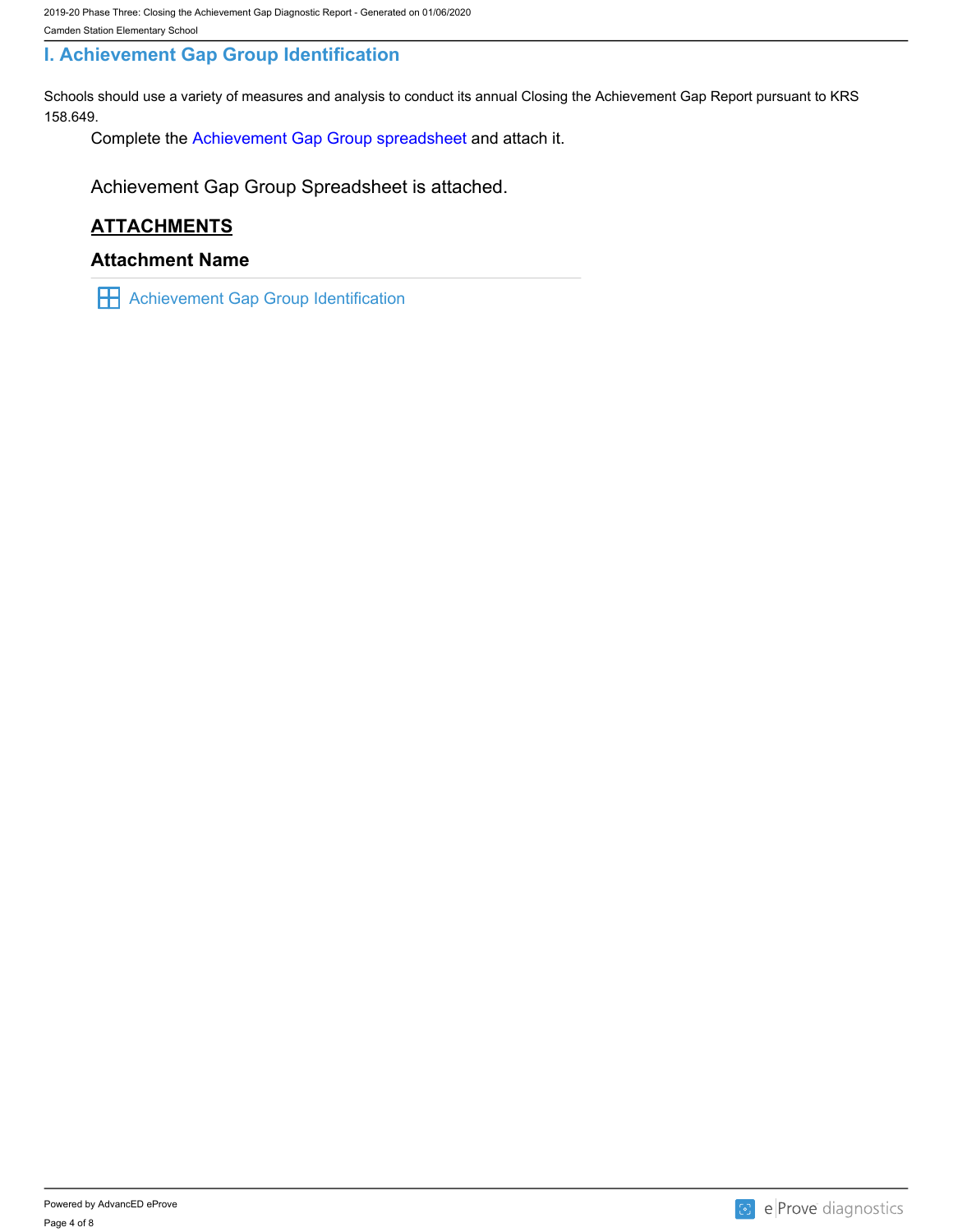### <span id="page-4-0"></span>**II. Achievement Gap Analysis**

A. Describe the school's climate and culture as they relate to its achievement gap population.

Camden Station staff strive to establish authentic and supportive relationships with our students, especially those who fall within the gap population. We seek inclusive practices to ensure that our student that fall in the gap population are welcomed and feel comfortable within the school environment. We seek staff members in hiring who demonstrate such capabilities. Some activities that demonstrate these beliefs include (but are not limited to): using Positive Discipline to foster mutual respect and problem solving amongst students, greeting students warmly each day in the hallway, asking about their life/preferences outside of school, ensuring that students who qualify for free/reduced lunch are given equal opportunities for participation (in fundraisers or paid events), hosting family nights/parent events geared at helping students at home in reading/math activities, and ensuring that students are safe, comfortable and have their basic needs met through partnerships with our PTO and external organizations. Students who fall in the gap population who also struggle academically or behaviorally are provided with differentiated instruction specific to their area of need.

B. Which achievement gaps has the school successfully **closed**? Use specific data from the previous two academic years when analyzing trends.

While we are closing the gap in a few areas, the school hasn't closed the gap for any groups.

C. Based upon the analysis of the school's achievement gap data, identify the gap groups and content areas where the school has **shown improvement**. Use specific data from the previous two academic years when analyzing trends.

•Increasing Achievement for all students; mild gap with EL Students in Reading: GAP of 7% in 18-19 from 6.5% in 17-18. •Closing the Achievement Gap with students from poverty in Reading: Students from poverty continue to underperform in reading, though the gap is closing (28.4% gap in 16-17 vs. 35.2% gap in 17-18 vs 20.1% in 18-19).

D. Based upon the analysis of the gap data, identify the gap groups and content areas where the school has **lacked progression or regressed**. Use specific data from the previous two academic years when analyzing trends.

•Achievement Gap persists with Disabled Students in Reading: Improvement from 15-16 (gap of 42.6% in 15-16 to 11% in 16-17 to 18.8% in 17-18, but now dips again to 39.4 in 18-19). •Larger Achievement GAP with EL Students in Math: GAP of 3.7 in 17-18, now 14.4% in 18-19. •Achievement Gap persists with Students with Disabilities in Math: (Gap of 57.9% in 15-16 to 31.3% in 16-17 to 22.6% in 17-18 to 35.4 in 18-19). •Achievement Gap persists with students from poverty in Math: Students from poverty continue to underperform in reading (34.6% gap in 16-17 vs. 28% gap in 17-18 vs 35.2% gap in 2018-19). •Achievement Gap persists with Students with Disabilities in Social Studies: (Gap of 21% in 14-15, Gap of 23.6% in 17-18, Gap of 30.9% in 18-19)•Achievement Gap persists with Students from Poverty in Social Studies: (Gap of 36.4% in 16-17, Gap of 31.9% in 17-18, Gap of 33% in 18-19)•Achievement Gap persists with Students with Disabilities in Writing: (Gap of 38.9% in 14-15, No Gap in 17-18 due to low achievement overall, Gap of 40.1% in 18-19)•Achievement Gap persists with Students from Poverty in Writing: (Gap of 17.5% in 16-17, Gap of 26.5% in 17-18, Gap of 39% in 18-19)•Achievement Gap persists with Students from Poverty in Writing: (Gap of 17.5% in 16-17, Gap of 26.5% in 17-18, Gap of 39% in

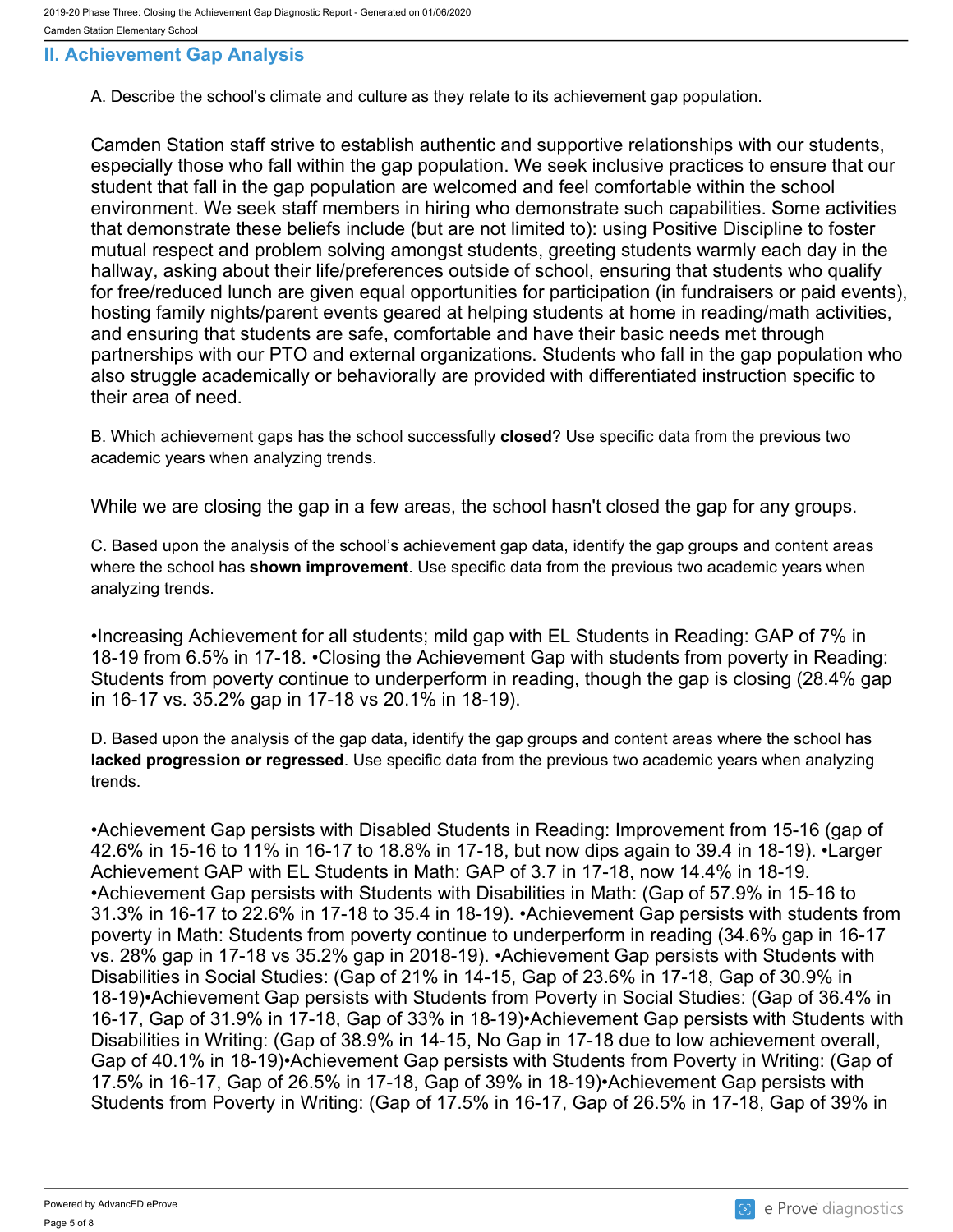18-19)•Achievement Gap persists with Students from Poverty in Science: (Gap of 18.6% in 17-18, Gap of 36.4% in 18-19)

E. Describe the processes, practices and/or conditions that have prevented the school from closing existing and persistent achievement gaps.

We continue to build our schema in how to service all students through evidence-based reading, writing and math instruction, though we have introduced many new staff members in recent years, which makes it challenging to sustain our trajectory. Behavior can sometimes impede with student acquisition of grade level content, though we've implemented professional learning to combat this. We also continue to build our background on servicing students from poverty, as our percentage of free/reduced lunch students continues to rise.

F. Describe the process used to involve teachers, leaders, and other stakeholders in the continuous improvement and planning process as it relates to closing the achievement gap. List the names and roles of strategic partners involved.

The data was analyzed by the Building Leadership team, grade level teams, SBDM council and the PTO. These stakeholders shared the data with the people they represent, and then provided analysis to the Building Leadership team. The Building Leadership team then incorporated the analysis into a more comprehensive response, gaining insight at every step of the planning process.

G. Describe in detail the school's professional development plan related to its achievement gaps.

*(Note: School-based decision making councils, or principals in schools where no council exists, are required by KRS 158.649(8) to submit revisions to the school improvement plan describing the use of professional development funds to reduce achievement gaps for review and approval by the superintendent. Superintendents shall report, pursuant to KRS 158.649(9), to the local school board and Commissioner of Education schools failing to meet targets to reduce the gap in student achievement for any student group two years in a row, and improvement plans for those schools will be subject to review and approval by KDE.)* 

We have identified reading best practices as an area of refinement and implemented "best practices" in Reading Instruction with an emphasis on ensuring our beliefs around literacy practices are actionable (i.e. workshop, conferring, feedback, choice). We shifted our focus to refinement of instructional practices to ensure students meet and exceed our high standards. Participants understand the unit progression in Lucy Calkins' Units of Study, how the reading units of study help teachers provide their students with instruction, opportunities for practice, and concrete doable goals to help students meet and exceed any set of high standards. As our students' experiences and needs become more diverse, staff are seeking to acquire understanding on how best to meet their behavioral/social/emotional needs in order to maximize time available for instruction, including many gap students. For this reason, one area of emphasis for professional development is in Tiered Behavior Interventions. Due to this increase, there is a need for our teachers to build their knowledge of various behavior management strategies in Tier 1 and Tier 2, as it pertains to all students, but often our students with behavioral disabilities and those from impoverished homes. Staff members acquired knowledge of Tier 1 and Tier 2 behavior interventions through Positive Discipline, the Discipline Matrix and the School-Wide Reward Matrix.

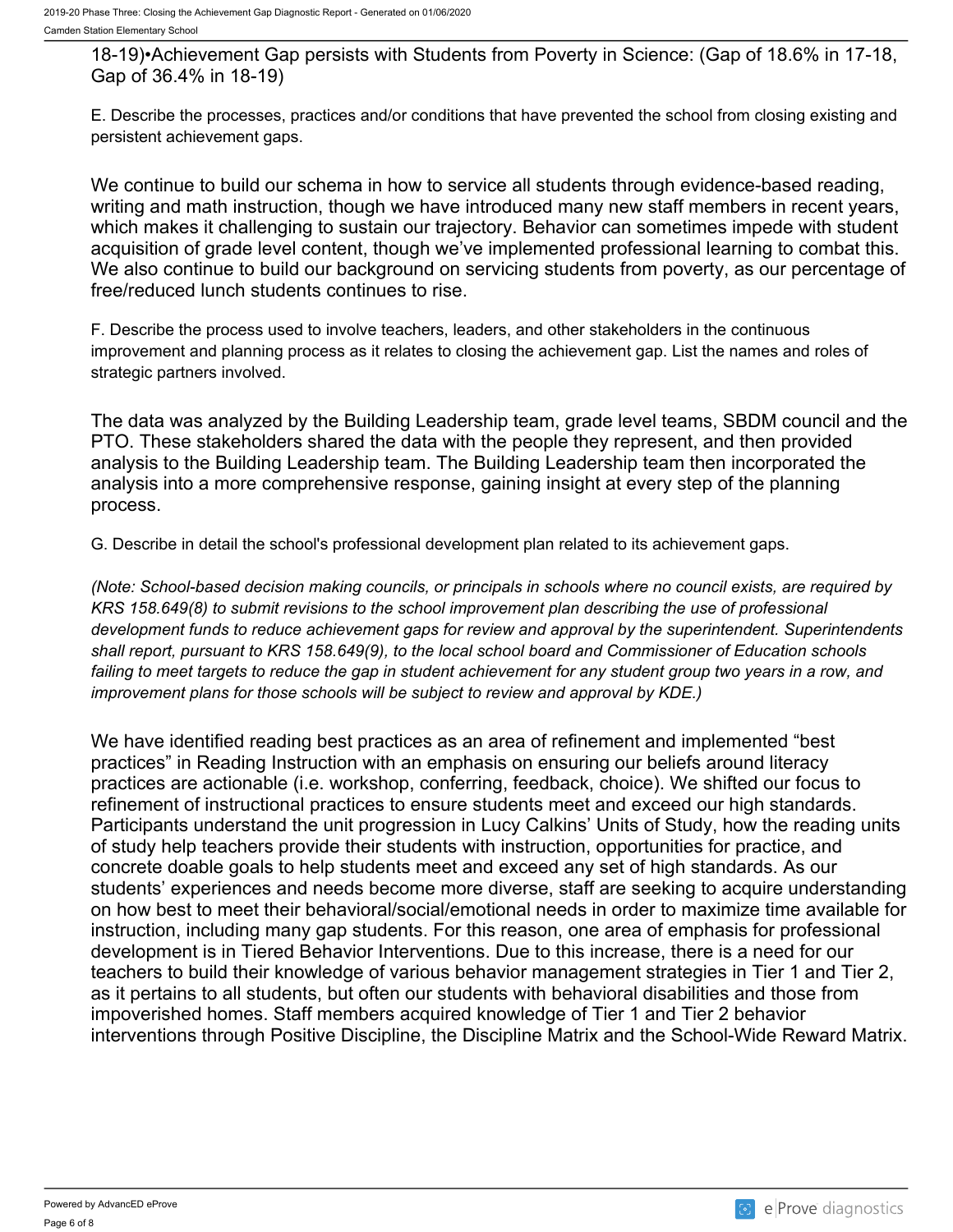#### <span id="page-6-0"></span>**III. Planning the Work**

#### Closing the Achievement Gap Goals

List all measurable goals for each identified gap population and content area for the current school year. This percentage should be based on trend data identified in Section II and based on data such as universal screeners, classroom data, ACT, and Response to Intervention (RTI). Content areas should never be combined into a single goal (i.e., Combined reading and math should always be separated into two goals – one for reading and one for math – in order to explicitly focus on strategies and activities tailored to the goal).

To close the achievement gap of students from poverty, disabled students, and Hispanic students in reading and math by 2020 according to the chart:Hisp.Reading from 62.5 to 63.7Math from 50 to 52.3Pov.Reading from 53.7 to 55.8 Math from 35.2to 38Dis.Reading from 35.3 to 37.9Math from 32.4 to 35

Closing the Achievement Gap

Step 1: Download the [Closing the Achievement Gap Summary](https://drive.google.com/file/d/0B6i22i6omk4ySmUtTHZuSVRFazQ/view) spreadsheet.

Step 2: Complete your findings and answers.

Step 3: Upload the Completed Closing the Achievement Gap Plan Summary spreadsheet.

Closing the Achievement Gap Summary spreadsheet is attached.

#### **ATTACHMENTS**

#### **Attachment Name**

**H** Measurable Gap Goal for GAP diagnostic 1